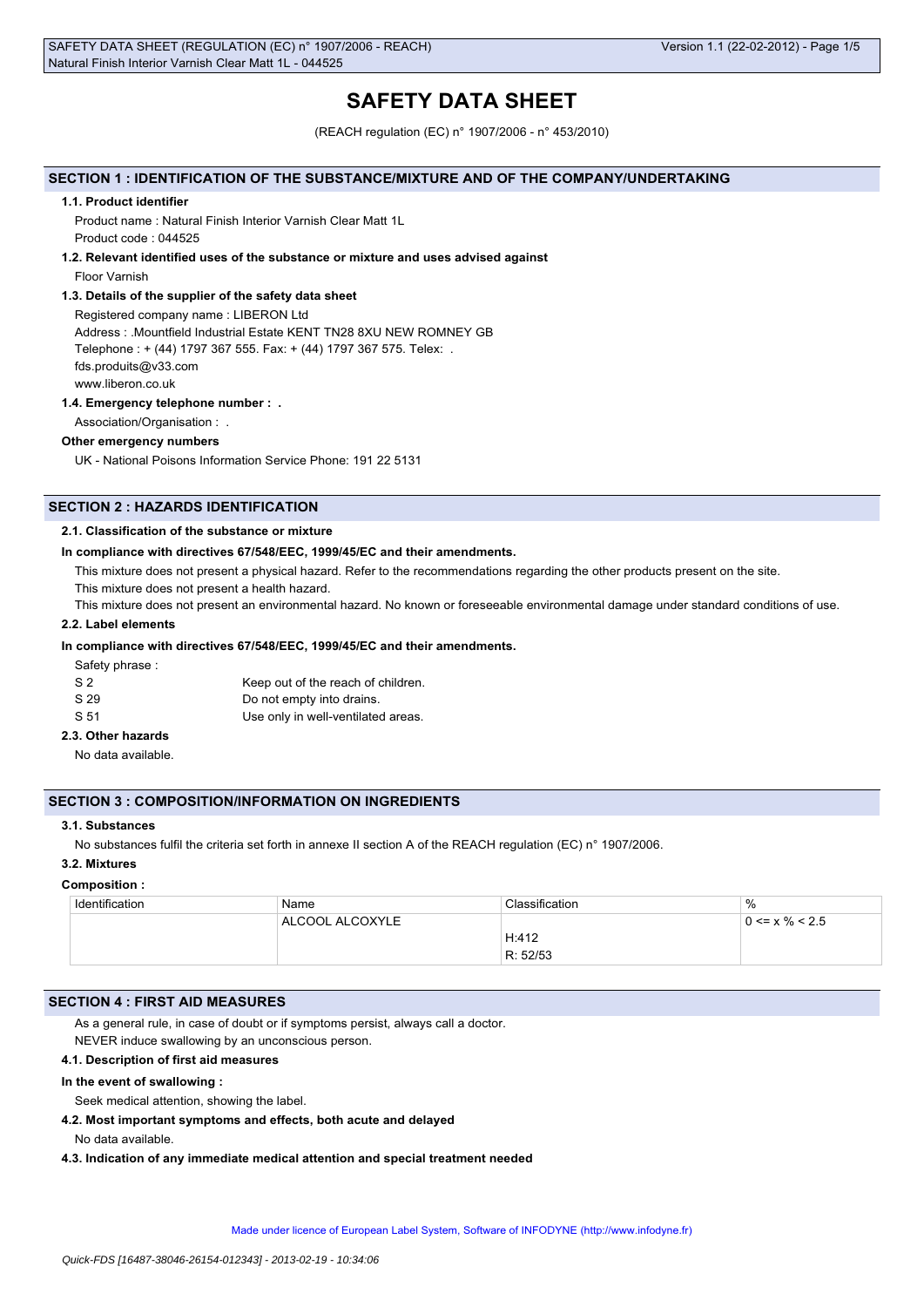#### **SECTION 5 : FIREFIGHTING MEASURES**

#### Non-flammable.

#### **5.1. Extinguishing media**

#### **Suitable methods of extinction**

- In the event of a fire, use :
- sprayed water or water mist
- foam
- multipurpose ABC powder
- BC powder
- carbon dioxide (CO2)

#### **Unsuitable methods of extinction**

In the event of a fire, do not use :

- water jet

#### **5.2. Special hazards arising from the substance or mixture**

A fire will often produce a thick black smoke. Exposure to decomposition products may be hazardous to health.

Do not breathe in smoke.

In the event of a fire, the following may be formed :

- carbon monoxide (CO)
- carbon dioxide (CO2)

## **5.3. Advice for firefighters**

No data available.

## **SECTION 6 : ACCIDENTAL RELEASE MEASURES**

#### **6.1. Personal precautions, protective equipment and emergency procedures**

Consult the safety measures listed under headings 7 and 8.

## **For fire-fighters**

Fire-fighters will be equipped with suitable personal protective equipment (See section 8).

#### **6.2. Environmental precautions**

Contain and control the leaks or spills with non-combustible absorbent materials such as sand, earth, vermiculite, diatomaceous earth in drums for waste disposal.

Prevent any material from entering drains or waterways.

## **6.3. Methods and material for containment and cleaning up**

Clean preferably with a detergent, do not use solvents.

## **6.4. Reference to other sections**

No data available.

### **SECTION 7 : HANDLING AND STORAGE**

Requirements relating to storage premises apply to all facilities where the mixture is handled.

**7.1. Precautions for safe handling**

Always wash hands after handling.

## **Fire prevention :**

Prevent access by unauthorised personnel.

**Recommended equipment and procedures :**

For personal protection, see section 8.

Observe precautions stated on label and also industrial safety regulations.

#### **Prohibited equipment and procedures :**

No smoking, eating or drinking in areas where the mixture is used.

#### **7.2. Conditions for safe storage, including any incompatibilities**

### No data available.

## **Storage**

Keep out of reach of children. Do not allow to freeze

## **Packaging**

Always keep in packaging made of an identical material to the original.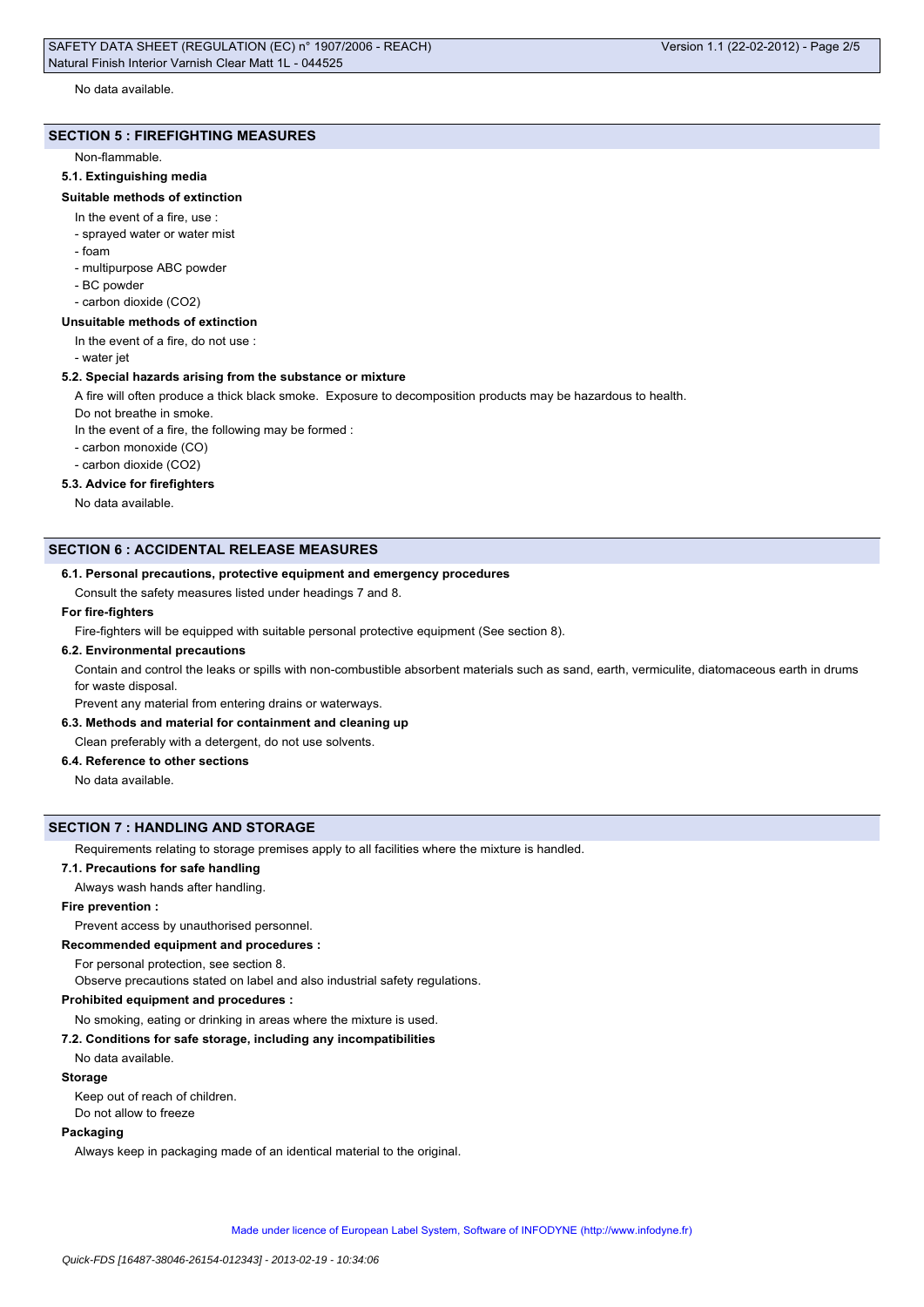No data available.

## **SECTION 8 : EXPOSURE CONTROLS/PERSONAL PROTECTION**

### **8.1. Control parameters**

No data available.

## **8.2. Exposure controls**

### **Personal protection measures, such as personal protective equipment**

Use personal protective equipment that is clean and has been properly maintained.

Store personal protective equipment in a clean place, away from the work area.

Never eat, drink or smoke during use. Remove and wash contaminated clothing before re-using. Ensure that there is adequate ventilation, especially in confined areas.

#### **- Eye / face protection**

## Avoid contact with eyes.

Use eye protectors designed to protect against liquid splashes

Before handling, wear safety goggles in accordance with standard EN166.

### **- Hand protection**

Wear suitable protective gloves in the event of prolonged or repeated skin contact.

- Type of gloves recommended :
- Natural latex
- Nitrile rubber (butadiene-acrylonitrile copolymer rubber (NBR))
- PVC (polyvinyl chloride)
- Butyl Rubber (Isobutylene-isoprene copolymer)
- **Body protection**

Work clothing worn by personnel shall be laundered regularly.

After contact with the product, all parts of the body that have been soiled must be washed.

### **SECTION 9 : PHYSICAL AND CHEMICAL PROPERTIES**

### **9.1. Information on basic physical and chemical properties**

## **General information :**

| Physical state:                                        | fluid liquid.   |  |
|--------------------------------------------------------|-----------------|--|
| Important health, safety and environmental information |                 |  |
| $pH$ :                                                 | $8.50$ .        |  |
|                                                        | slightly basic. |  |
| Boiling point/boiling range:                           | not relevant.   |  |
| Flash point interval :                                 | not relevant.   |  |
| Vapour pressure :                                      | not relevant.   |  |
| Density:                                               | >1              |  |
| Water solubility:                                      | Dilutable.      |  |
| Melting point/melting range:                           | not relevant.   |  |
| Self-ignition temperature :                            | not relevant.   |  |
| Decomposition point/decomposition range :              | not relevant.   |  |
|                                                        |                 |  |

## **9.2. Other information**

No data available.

## **SECTION 10 : STABILITY AND REACTIVITY**

### **10.1. Reactivity**

No data available.

**10.2. Chemical stability**

This mixture is stable under the recommended handling and storage conditions in section 7.

## **10.3. Possibility of hazardous reactions**

No data available.

#### **10.4. Conditions to avoid**

Avoid :

- frost

**10.5. Incompatible materials**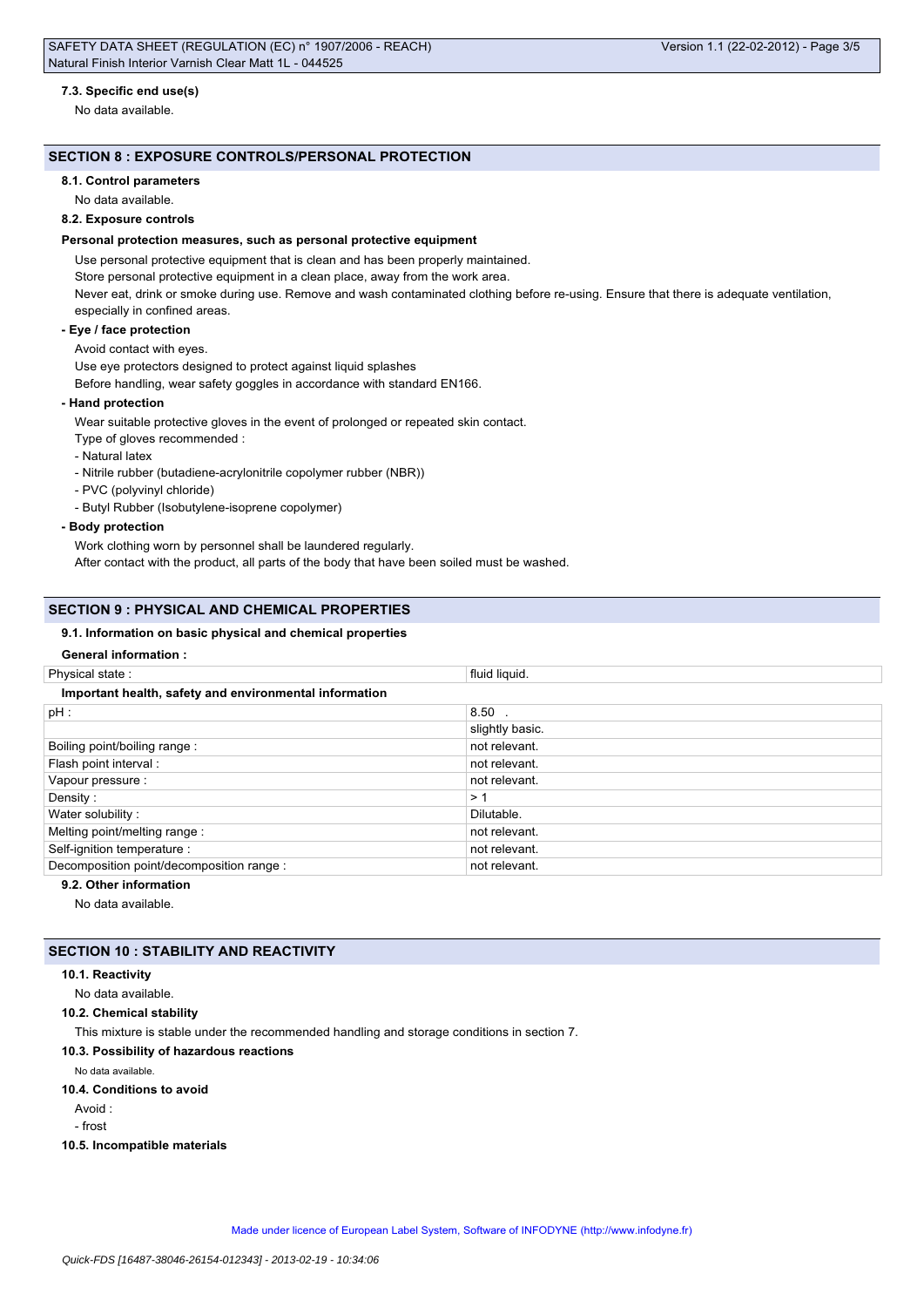## **10.6. Hazardous decomposition products**

The thermal decomposition may release/form :

- carbon monoxide (CO)

- carbon dioxide (CO2)

Version 1.1 (22-02-2012) - Page 4/5

## **SECTION 11 : TOXICOLOGICAL INFORMATION**

## **11.1. Information on toxicological effects**

No data available.

#### **11.1.1. Substances**

No toxicological data available for the substances.

### **11.1.2. Mixture**

No toxicological data available for the mixture.

#### **SECTION 12 : ECOLOGICAL INFORMATION**

#### **12.1. Toxicity**

#### **12.1.1. Substances**

No aquatic toxicity data available for the substances.

### **12.1.2. Mixtures**

No aquatic toxicity data available for the mixture.

#### **12.2. Persistence and degradability**

No data available.

### **12.3. Bioaccumulative potential**

No data available.

**12.4. Mobility in soil**

No data available.

## **12.5. Results of PBT and vPvB assessment**

No data available.

### **12.6. Other adverse effects**

No data available.

## **SECTION 13 : DISPOSAL CONSIDERATIONS**

Proper waste management of the mixture and/or its container must be determined in accordance with Directive 2008/98/EC.

#### **13.1. Waste treatment methods**

Do not pour into drains or waterways.

### **Waste :**

Waste management is carried out without endangering human health, without harming the environment and, in particular without risk to water, air, soil, plants or animals.

Recycle or dispose of waste in compliance with current legislation, preferably via a certified collector or company.

Do not contaminate the ground or water with waste, do not dispose of waste into the environment.

#### **Soiled packaging :**

Empty container completely. Keep label(s) on container. Give to a certified disposal contractor.

### **SECTION 14 : TRANSPORT INFORMATION**

Exempt from transport classification and labelling.

Transport product in compliance with provisions of the ADR for road, RID for rail, IMDG for sea and ICAO/IATA for air transport (ADR 2011 -IMDG 2010 - ICAO/IATA 2012).

### **SECTION 15 : REGULATORY INFORMATION**

## **15.1. Safety, health and environmental regulations/legislation specific for the substance or mixture**

### **- Particular provisions :**

No data available.

**15.2. Chemical safety assessment**

No data available.